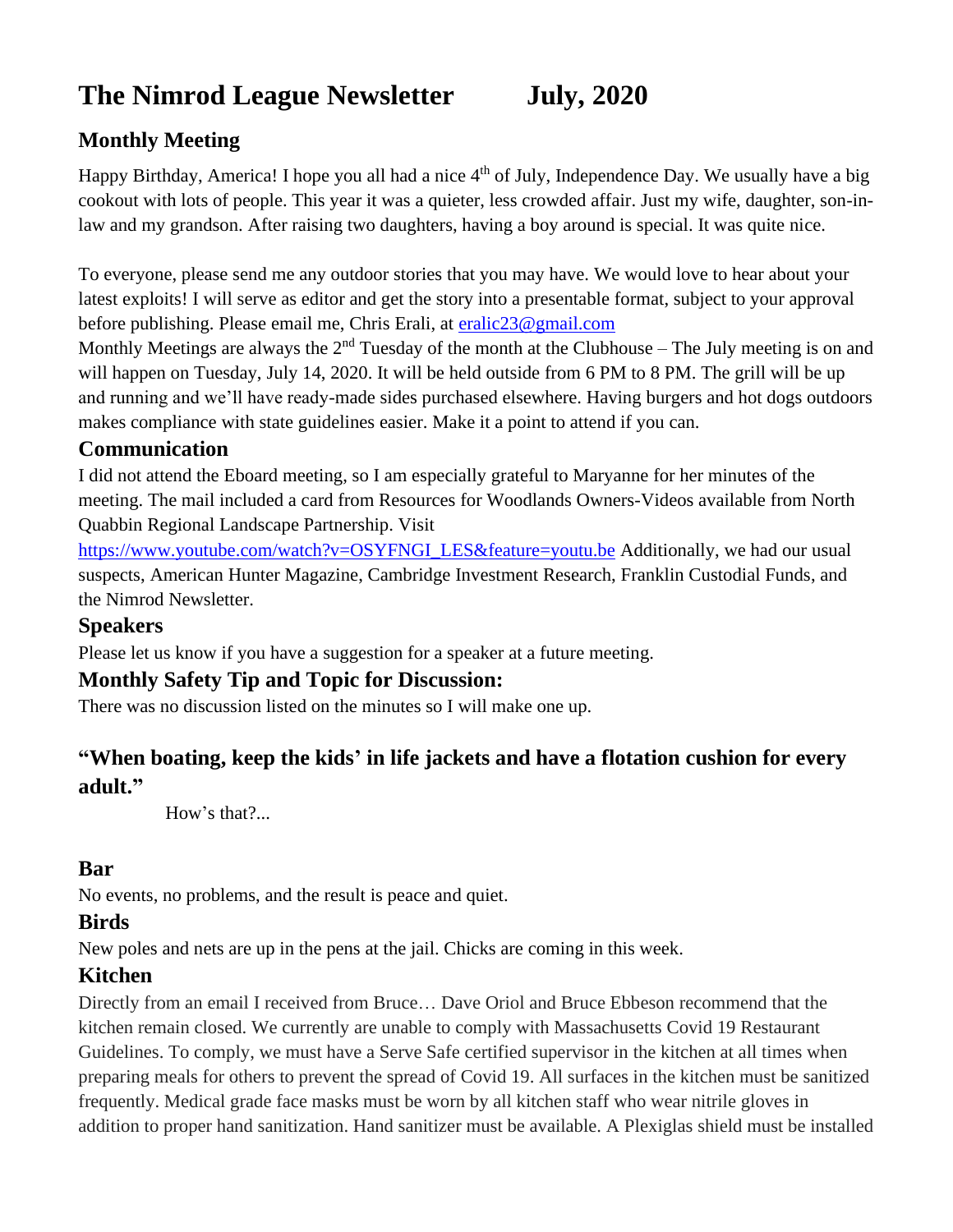in the serving window. Single serve condiments may only be used and dispensed with tongs.

Dave Oriol has purchased single serve condiments and tongs that are on the prep station in the kitchen. Dave and Bruce recommend that members purchase restaurant take-out for meetings like we do for the E Board meetings.

### **Trap**

Adam and Etta Goodband have stepped up and are running our Thursday Trap night. And they have been busy with plenty of shooters. The Trap League started July 9, 2020. The cost is \$35.00 and it will run for 12 weeks or so with 8 rounds counted. We donated frozen hams to the Wachusett Food Pantry. Trap will run from 4-9 PM.

We will be following the CDC Guidelines and here are some of the specifics:

- Wear a mask or follow Social Distancing (6ft apart).
- Club house doors will be open for access to the bathrooms. Main bathroom doors will be propped open.
- Hand sanitizer will be provided at multiple locations.
- Weather permitting, the gun rack will be located outside on the patio. We will not be using the inside tables for staging shooting equipment. We will have picnic tables outside spaced apart and the covered pavilion area available for stage your shooting supplies, people also have the option of working directly from their vehicles in the parking lot.
- When signing up only the person running the table will handle the pen and sign shooters to their squad as requested.
- The Skeet squads will be reduced from 5 to 3 shooters to allow more space.
- The Trap crew will ensure that inside surfaces get sanitized on a regular basis.

#### **House**

Ralph Cochran is seeing to setting up a wireless phone line. We had been experiencing false alarms on our security system and this should remedy the problem. Inspections are set for September. Chris reports that the town will come to measure buildings. He will call to schedule an appointment time.

#### **Grounds**

Grass is looking brown. Hopefully, some rain will help. There are picnic tables on the back porch and the pavilion that need repair. We now have copper-based pressure-treated lumber that is safe to use.

# **Rifle Range**

The range has been left a little messy lately. Please pick up spent rounds and take the trash out with you. **Think camping. Leave no evidence that you were ever there.** Please keep shots in the center of target stands so we do not have to replace the stands so often. If you see debris or rock on the range PLEASE pick up the range. The range road is getting narrow. The Board agreed to spend a \$1,000 to widen the road. In addition, we will get grindings for the road for a cost of \$300 a truckload. We may also have access to a roller. The Board voted to spend up to \$1,500 for grindings.

#### **Worcester County League of Sportsmen**

Check out the WCLS newsletter online. There is a board meeting on Thursday July 10 for the purpose of discussing Conservation Camp. We are currently in Phase 2B in the opening up due to the coronavirus. Phase 3 may bring about charter fishing with tournaments, derbies, and possible boat rentals at Quabbin. Be sure to check the website. No leadership changes for the League except that Pete Silva has stepped